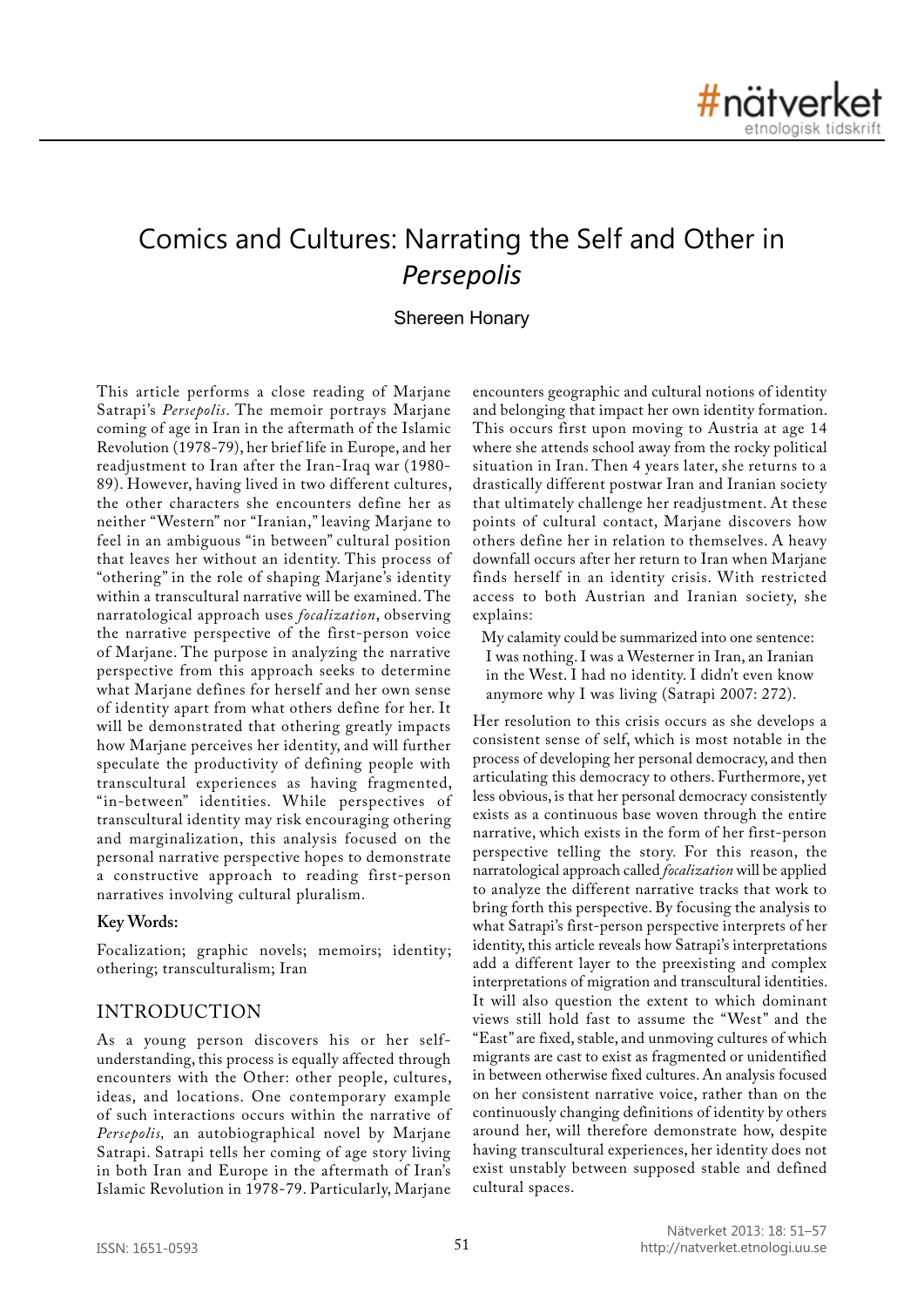# NARRATOLOGY, FOCALIZATION, AND THE GRAPHIC NOVEL

In narratology, the method of focalization distinguishes between the story narration and the narration of a character's cognitive processes (Horstkotte and Pedri 2011: 330). Basic types of focalization include external focalization in contrast to internal focalization (Toolan 1988: 69). Whereas external focalization occurs outside of the story and and dissociates from a character in the text, internal focalization refers to the events presented through the restricted cognition and perception of a specific focal character (Herman, Jahn, and Ryan 2005: 173). The perspective in *Persepolis* is thus internal focalization, and also specifically fixed internal focalization as the narration is fixed to the protagonist, Marjane (Jahn 2005: 174). Her position is able to report feelings, thoughts, and reactions of herself and several characters (Toolan 1988: 70-71). Furthermore, two perspectives come from Marjane at once. First is the focalizing subject, or, Marjane's younger persona who "sees" the events as they occur, and the second is the narrating subject telling the story, or, Marjane's adult persona who "speaks." In the structure of autobiographical narration, and for the sake of readability, the subject "who sees" will be referred to as the "experiencing-I" voice, while "who speaks" reminiscently about the events is called the "narrating-I" (Löschnigg in Herman, Jahn, and Ryan 2005: 34).

Satrapi's artistic choice setting apart her work from other autobiographical narratives is her use of drawings to visually symbolize her characters. Recently the term "graphic novel" emerged to describe works like Persepolis, where "dual narrative tracks of word-andimage combine to register temporality spatially" (Chute 2008: 452). In other words, symbolic representations of specific moments, events, and interactions in Marjane's memory are drawn into designated panel-spaces across the page. We can therefore understand Persepolis as a graphic novel. (fotnot 1) Applying focalization to analyze the narrative tracks of graphic novels is still a relatively new approach in scholarship, but the aim is to find the most productive way to analyze the simultaneously occurring visual and verbal tracks (Horstkotte and Pedri 2011: 331). For the purpose of this article, approaches of focalization that consider the internal perspective of Marjane in both image and text are the most useful for this analysis. In the following three sections, select examples directly from the narrative will be described. Then, an analysis using focalization will follow to explain how these narrative points exemplify Marjane's identity crisis and what her narrative tracks reveal.

# "AN IRANIAN IN THE WEST"

Beginning in Vienna, Marjane feels the differences between Iranian and Western culture. Not only are her own assumptions of Western life challenged, but also are

the assumptions that Westerners predispose of Marjane. In one instance, Marjane is on a tram in Vienna when a stranger yells at her in German. Her narrating-I tells us: "It was an old man who said "dirty foreigner, get out!" I had heard it another time in the street. But I tried to make light of it. I thought that it was just the reaction of a nasty old man" (Satrapi 2007: 177). Then, another memorable experience of which Marjane's narrating-I refers to as "the famous day" she receives a derogatory comment from the mother superior in the boarding home where she lived in Vienna. Here, Marjane's narrating-I explains she was so hungry that one plate of food wasn't enough, so she brings the entire pot of her dinner down to the TV room where she eats and watch TV. She adds that she loved this privilege to eat in front of the TV because it was strictly forbidden in her parent's home (176). When the mother superior sees her eating straight out of a pot, she admonishes Marjane by targeting her Iranian heritage: "…What kind of manners are these? It's true what they say about Iranians. They have no education." Not one to take an insult however, Marjane quickly retorts, "It's true what they say about you, too. You were all prostitutes before becoming nuns!" (177) The conclusion of this experience shows Marjane in the office of the mother superior's assistant to condemn her comment. Although she is expelled from the boarding home, the narrative tracks switch back to the narrating-I perspective to conclude to the reader: "In every religion, you find the same extremists" (178).

After being specifically targeted for her Iranian or "foreign" status, Marjane tries to deny her Iranian nationality altogether. This occurs when a young man asks Marjane her nationality and she tells him she is French. Unconvinced, the young man says she has a "funny accent for a French girl," and Marjane is portrayed walking away with a guilty look on her face for her actions. As if feeling the need to justify to the reader of her reasoning for denying her nationality, her narrating-I explains that she does this because: "…at the time, Iran was the epitome of evil and to be Iranian was a heavy burden to bear" (195).

# "A WESTERNER IN IRAN

Marjane's exposure and interaction with European life has indeed impacted her awareness of herself with respect to her Iranian heritage, and has also made her aware of the role others have on her sense of belonging. Her Iranian heritage made it difficult for her to identify with Europeans, whereas in Iran, her European exposure is now a target for others as attempts to re-situate herself with Iranians. By this time in Iran in 1988, the war with Iraq has ceased, yet there still remain obvious divides among the ideologies of society. Marjane narrates that the Fundamentalist Iran, which exists in the public and political ideological sphere, reflects fundamental religious views and rules of conduct expected of society. This contrasts with an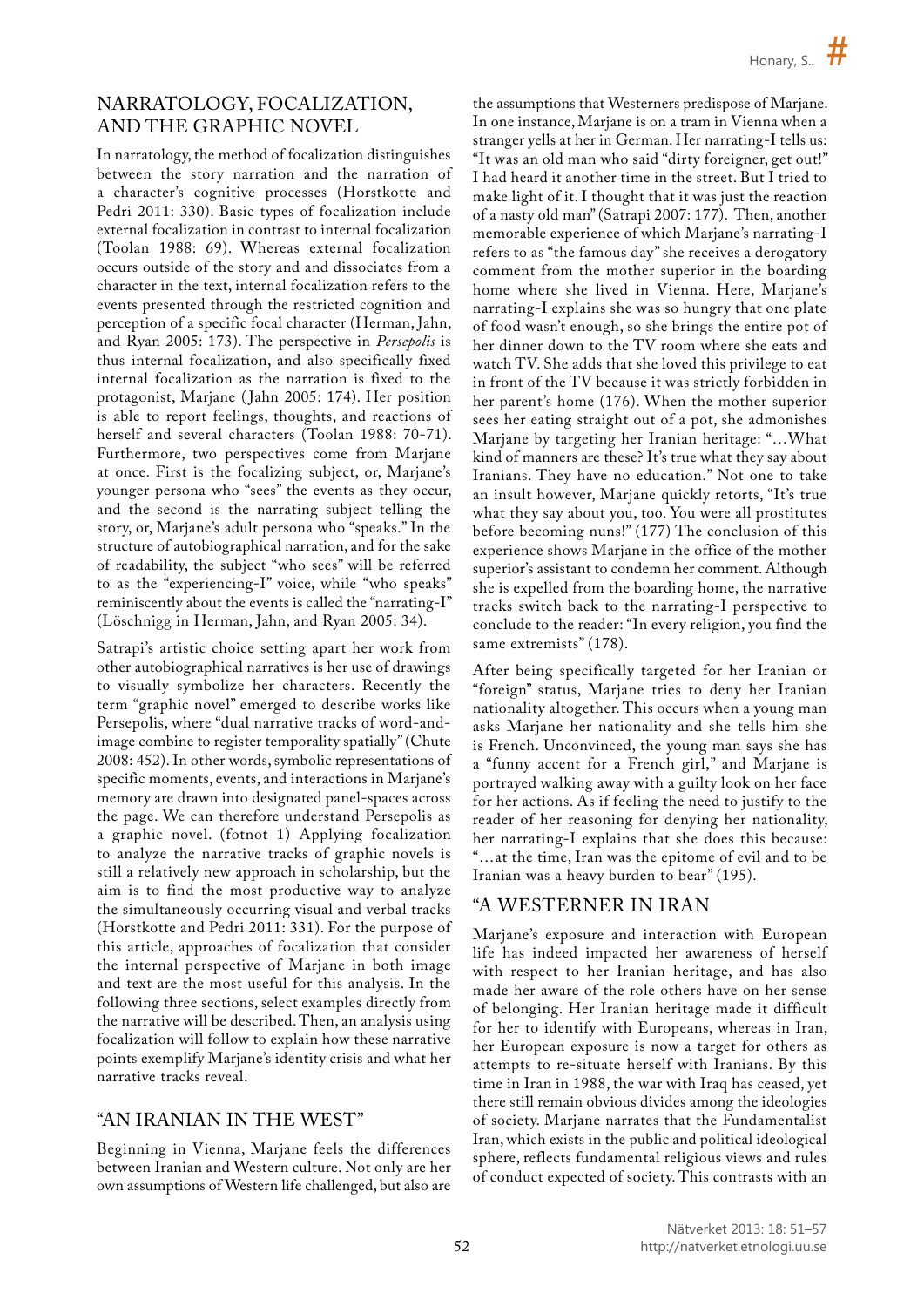"Occidentalized Iran," or, Iranians who had employed aspects of Western culture as both relief from and rebellion against the oppressive regime (Leservot 2011: 123). These acts of Western culture exist more prominently in the private sphere of society, but when it is visible in public, they are considered acts of rebellion, such as intentionally wearing Nike sneakers or bright lipstick directed against the Islamic dress code.

These social divides become apparent to Marjane when she reunites with her childhood friends. A large panel image depicts this moment by focusing in on the faces of three girls, and a slightly offset Marjane. Her friends are shown obviously made-up, with lipstick, eyeliner, sculpted eyebrows, and colored, trendy hairstyles. Little stars have been drawn around the girls to exaggerate their primed appearances. In contrast, Marjane has no makeup or stars around her head. She is drawn slightly distanced from her friends, and she has a gaping look of surprise. At the bottom of this panel, Marjane narrates to the reader: "... They all looked like the heroines of American TV series, ready to get married at the drop of a hat, if the opportunity presented itself" (Satrapi 2007: 259). One of her friends asks Marjane: "Why do you look like a nun? No one would ever guess that you'd lived in Europe" (259). Relying only on her outward appearance, Marjane's friends do not associate her with the images they assume about what is "Western." And furthermore, Marjane likens her Iranian friends to American TV stars. Ironically, while Marjane does not outwardly dress as a Western woman and in fact looks closer to a "nun," another scene pulls her identity in the opposite direction of this image. This is when her friends ask Marjane if she had lost her virginity, and Marjane responds honestly: "Of course! I'm nineteen!" Her friends press on, "So, do tell, how was it?" Marjane responds, "It depends with who. It's not always pleasurable." At the realization that Marjane had relations with more than one man, one girl asks her angrily, "So what's the difference between you and a whore???" Again, Marajane's narrating-I comes in to conclude to the reader: "Underneath their outward appearance of being modern women, my friends were real traditionalists…To them, I had become a decadent Western woman" (270).

# "I WAS NOTHING"

It makes sense, then, that Marjane comes to a point of utter confusion: "My calamity could be summarized in one sentence: I was nothing. I was a Westerner in Iran, and Iranian in the West. I had no identity. I didn't even know anymore why I was living" (272). In this scene, the image of Marjane that corresponds to her narrative is drawn as an empty, white and faceless silhouette of her body outlined by a black background. While the visual image of her experiencing-I is faceless and voiceless, the narrating-I perspective still exists to tell the reader the point of crisis she had reached.

# ANALYSIS

Marjane's experiences first demonstrate her interaction with the Other, and the role of others in the extent to which she can claim identity with Western or Iranian culture. Beginning with the notion of the "Other," the concept is rather familiar within literary criticism, and can simply refer to how individuals and groups who have their own familiar ideology also form an "image" of another people with which to compare and contrast. This image refers to the "more or less vague complex of ideas existing among the member of one people about the qualities, the customs, the outward appearance, the culture of others" (Hollander 1948: 217). Other literary critics have expanded upon this in their various fields, and Edward Said's groundbreaking work *Orientalism* (1979) concerns the Other in terms of the direct or indirect control from European colonization of other cultures (Said 2003 [1979]: 5). Said's work emphasizes how processes of "othering," in which the justification of domination and perceived superiority of the West, results in unequal and divisive "us" versus "them" attitudes that have had devastating results in colonial history. Examples of dehumanizing types of othering can include idealizing another culture or individual as "exotic" or "sexualized," or, as "savage," "demonic," or "uncivilized."

Such dehumanizing forms of "othering" are present in *Persepolis*, as when Marjane is called a "dirty foreigner," or when the mother superior assumes she is "uneducated" because she is Iranian. Finally, Marjane anticipates a reaction from a young man asking where she is from, and to avoid any perceived prejudice, she tells him she is French. Then back in Iran, Marjane surprisingly experiences forms of othering that stem from the Iranian perception of a "Westerner" in contrast to what is a perceived Iranian. In this case, Marjane's outward appearance deems her a "nun" to her friends, while her sexual experiences label her a "whore." Particularly important to note is the gendered form of othering she experiences of being labeled between only two choices for women to belong: either "chaste" or "whore."

The role of others and the process of "othering" are clear in preventing Marjane from belonging to Iran or the West. This lack of belonging brings up a central theme in narratives of migration from one culture to another, that is, of feeling relegated to a space "in between" by others from both the home and host culture. James Clifford points out that this sense is commonly reported for those within the "diaspora" (Clifford 1994: 306). Broadly defined, the diaspora has become "loose in the world" due to the effects of "decolonization, increased immigration, global communications, and transport – a whole range of phenomena that encourage multi-locale attachments, dwelling, and travelling within and across nations" (Clifford 1994: 306). The diaspora is thus "*generally* the movement and relocation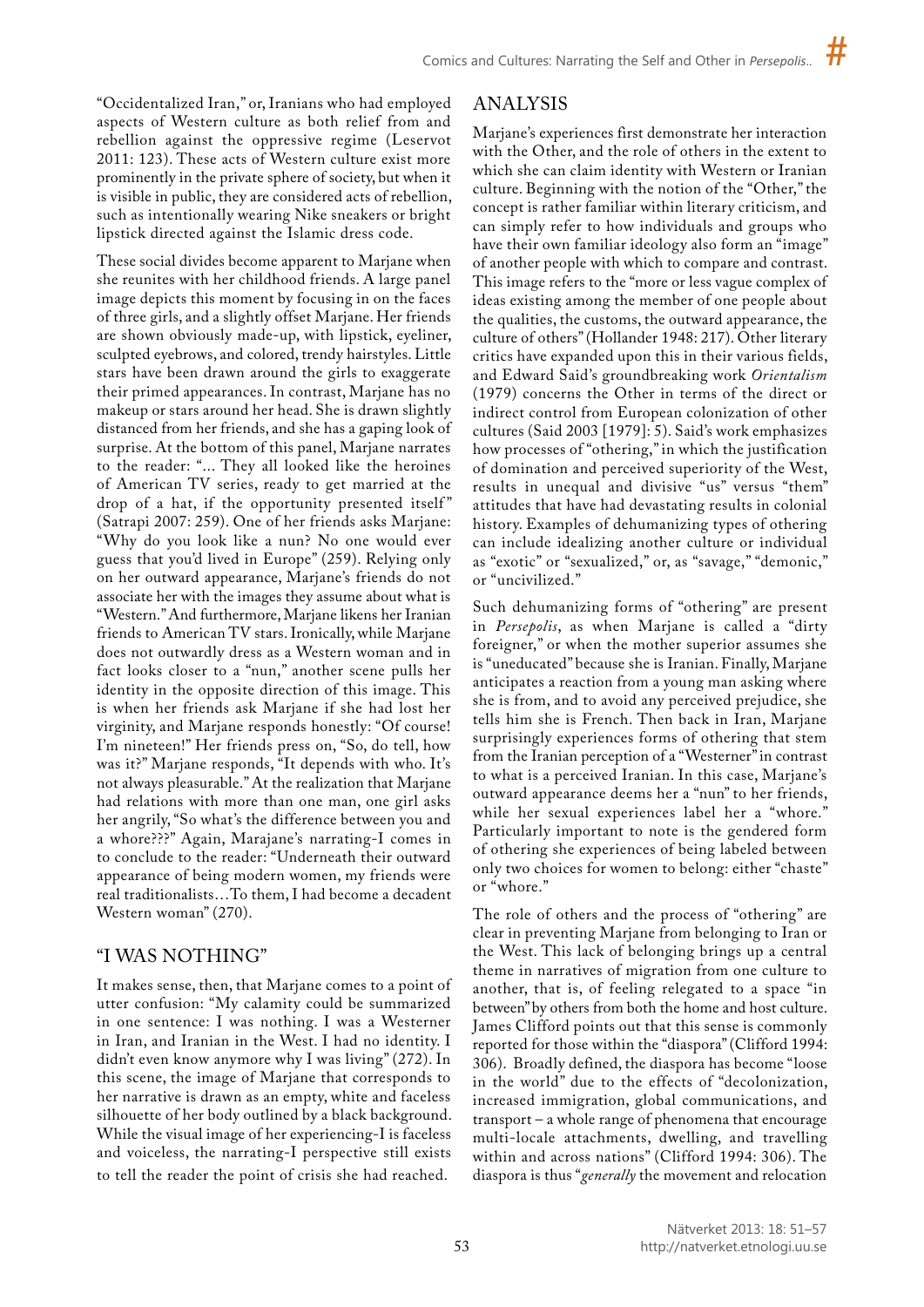of groups of different kinds of peoples throughout the world (McLeod, 2010 [2000]: 236). The notion of the diaspora expands to include the multi-directional coming and going of peoples, of border crossing, of multi-cultural contact, and is understood as in flux rather than in stasis. From this sense, the diaspora is not limited to a specific region, type or culture of people, but applies in a broader sense to the movement of people.

As exemplified through Marjane's experience, the feeling of living "in-between" cultures and the sense of being "out of place" occurs when she encounters others who identify with the host culture. In Homi K. Bhabha's "The Location of Culture" (1994), the "in-between" position is an opportunity, or, to allow for elaborating singular or communal strategies of selfhood to initiate new signs of identity. From this perspective, the in-between can act as a privileged position, as one is at an advantage to know and exist within a plurality of ideologies and cultures. From perspectives on authenticating the space in between cultures, it is thus a positive opportunity to embrace movement rather than fixity, thus extending to include the human experience and identities as fluid. Such a position might therefore provide a newer model to prepare us for the type of changes occurring in our increasingly inter- and trans- cultural world. Further, such a model can challenge former tendencies to hold onto ideas of peoples and cultures that tend to divide into "us" versus "them" attitudes, and which can encourage processes of othering.

Nevertheless, if we consider that embracing the inbetween culture space has the advantage to deconstruct fixed constructions of "West" and "East," is it possible for *all* people to embrace a fluid model of cultural pluralism? Or does this simply create a third, yet fixed space to relegate people of a diaspora? In Marjane's case, she was cast to an indefinite space where she lost her identity and hence her authority, and as such, suggests that the problem is that the others she encountered did not recognize this space as one that is in mutual existence with themselves. For example, the word choices her narrating-I uses is revealing of how spaces of "West" and "East" are still perceived by the other as fixed: "I was a Westerner in Iran, an Iranian in the West." As it is clear, Marjane feels as if she is neither here nor there, thus highlighting one problem when the "West" and an "East" are defined in opposition to one another. Marjane's situation thus appears only to relegate her to yet another space, and one without definition, for which others can continue marginalize and identify *against*.

Leslie A. Adelson questions this tension in her analysis of Turkish migrants in Germany where recent literature written by people of migration are bracketed as "migrant literature" (Adelson 2005: 3). Even the very word "migrant" conjures an image of movement, which can easily become a label for only specific people

(3). Again, the problem is when a group of people are perceived as unstably in flux in contrast to a perceived stable community of the host country. In agreement with Adelson is Jane Hiddleston's work on the idea of community. Hiddleston points out that a much realistic description of our intercultural encounters exist as fluid interactions, where perceived oppositional confrontations (i.e., of "West" versus "East") occur instead in a series of relations (Hiddleston 2005: 33). In other words, a more realistic model of our current cultural interactions already displays fluidity, not fixity and opposition. However, this must first be acknowledged before attempting to dislodge notions of fixed spaces in our cultural encounters. As Persepolis demonstrates, the "in between" placement is not a position of power for her so long as spaces continue to exist in opposition to one another and so long as these spaces are unchanging. It is for these factors that Marjane defines this space in between as where she has no identity, rather than authenticating this where she can embrace a new, plural identity. Marjane's position instead is only further marginalized apart from others, and demonstrates the role of others in defining her identity. Thus, the in-between location is only problematic when it creates a new albeit marginalized space of otherness to which she is relegated.

#### SELF-RECOVERY: THE FIRST-PERSON VOICE

Despite the setbacks Marjane narrates, she does manage to overcome the challenges to her identity and self-image. Interestingly, it is Marjane herself, through expressing her personal voice, that she makes her individual persona visible within her social setting around her. Whereas the in between space was unfavorable for Marjane to authenticate her identity, an analysis of Marjane's narrative voices can offer a less ambiguous and more tangible identification of her identity than the space "in between" can offer. Her narrating voices, whether the experiencing-I voice or the narrating-I voice, exist consistently throughout the narrative as active, perceivable evidence of her identity. Her experiencing-I portrays her experiences while her narrating-I is at the advantage of looking back retrospectively to analyze the situation with her personal viewpoint, to critique her experience, and to say what she could not or did not say to the "other" when she experienced forms of othering. In this sense, her personal democracy, or personal viewpoints, are consistently "speaking." For example, at the conclusion of her infamous nun experience, her narrating-I serves to make a critique about religious extremism when she concludes that in every religion we can find extremists. That is, by removing the association of the term "religious extremism" from the religion of Islam, and then blurring this term to include all religions as capable of extremism, she both reveals her own viewpoints in such a way that compels the reader to see this connection. Or, when her friend assumes she is a "whore," Marjane's narrating-I track takes the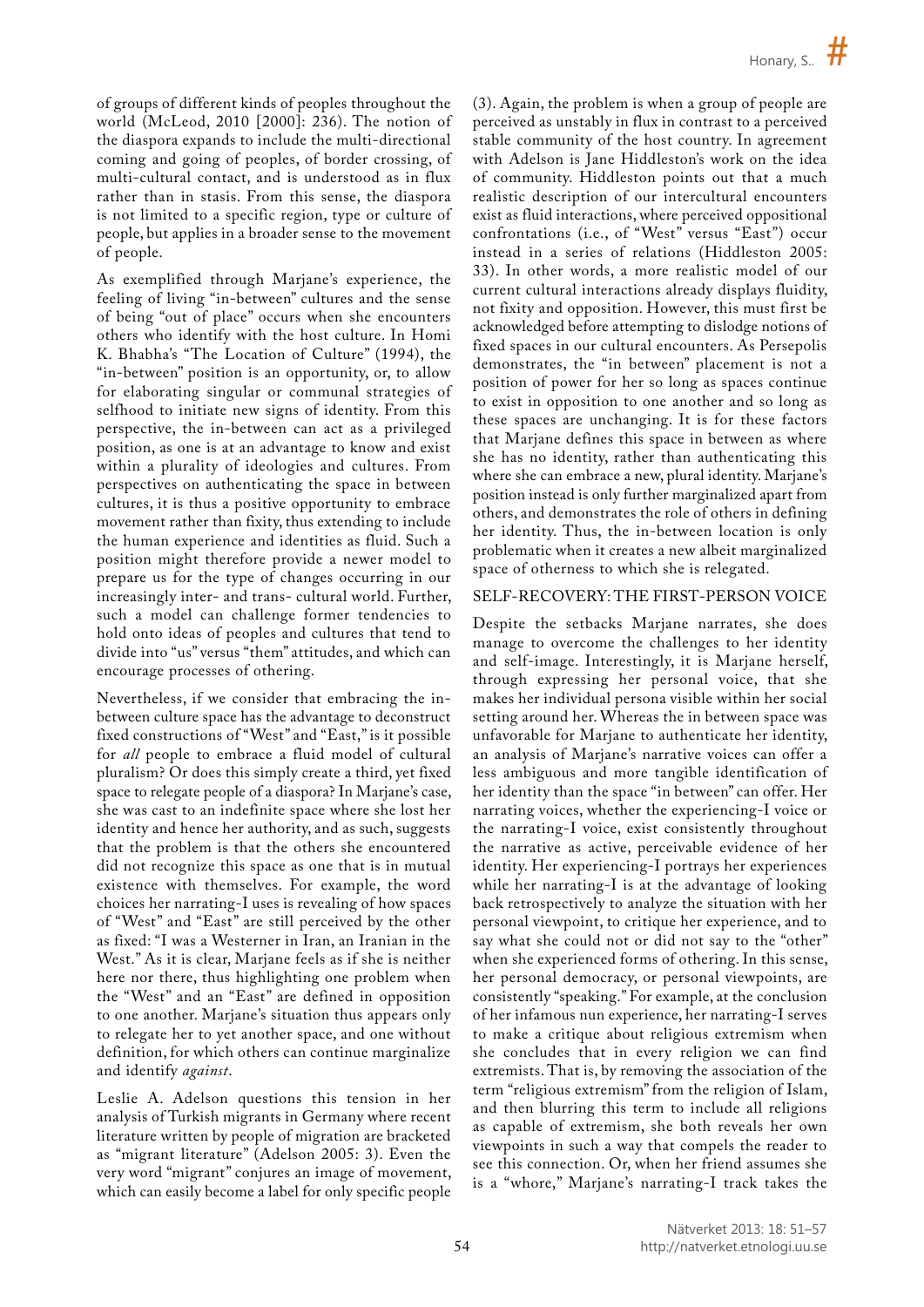reader aside to point out the contrasting ideologies in Iranian society. Finally, although her experiencing persona loses her identity, Marjane still exists on the narrating-I track to narrate this loss to the reader. Her narrative statement is active to explain when she was cast outside the West or Iran and further reveals her critique of the very relevant concerns regarding identity upon intercultural contact. Thus, the narrative statement compels the reader to question to what extent we may hold onto fixed notions of cultures, locations, and societies. Furthermore, we might question how these notions shape our interactions with others, or, to what degree we allow unchanging ideas to contribute to destructive processes of othering, rather than constructive processes of understanding.

A final example powerfully demonstrates how Marjane recovers her individuality at the University of Tehran, when she and her classmates are called to a lecture entitled "Moral and Religious Conduct." The lecture asks students to conduct themselves decently, and specifically addresses the women to wear longer veils, to stop wearing makeup and wide-leg trousers that were in vogue at the time. Marjane confronts the committee, saying that a longer veil would hinder her from moving freely when she draws in the art studio. She also questions why the religious authorities were opposed to the wide-leg trousers, arguing that the shape of the trousers hide women's curves effectively. She ends her monologue asking if religion is merely opposed to fashion rather than preserving women's physical integrity (Satrapi 2007: 297).

For challenging the committee, the Islamic commission summons Marjane, and to her surprise, the authority praises her for "always saying what you think" (298). Rather than expelling Marjane, he asks her to design the uniform that she envisages would suit the needs of the art students. Marjane's narrating-I track ends this panel saying, "And this is how I recovered my selfesteem and dignity. For the first time in a long time, I was happy with myself" (298). This is a noticeable turn from the point of Marjane's perceived lack of identity and attempted suicide. Analyzing this narrative on the experiencing-I track clearly reveals how the personal narration of her views ties into her recovery of her identity. From a narrative perspective, this is visible when she uses personal pronouns such as "I," "my," and "as a woman," emphasizing her individual self to her audience (297). In this case, the experiencing-I communicates her critique while the narrating-I is silent. Again, this is a noticeable difference when she had lost her identity, as her experiencing-I voice was completely absent while her narrating-I voice was the only narration available to speak during her downfall. Satrapi also artistically emphasizes this recovery on the visual track by drawing her comic persona in such a way to individualize both her physical self and her voice. For example, her character is drawn as the only person standing while her classmates are seated (297).

Visually, it appears that her character is speaking to her readers, as if she were addressing us directly because the image of her persona faces the reader. Images of the classmates around her are drawn with their gazes directed respectfully toward Marjane as she speaks, further commanding the reader's attention on her character. She is also the only one speaking at the time, and her voice is captioned within the speech bubbles to emphasize a clear authority over her voice to which she claims authority. By individuating her character and her voice, and the visual effect commanding the audience's attention, Marjane's experiencing-I track acts in the way her narrating-I track had done previously to compel the readers to reconsider previously held notions. For instance, the visual and narrative picture Satrapi creates of herself is that of a woman speaking openly in a country often assumed to have silenced women. This therefore challenges a common assumption that, when left unchallenged, can fixate this conception as a truth, of which practices of othering women in Iran might continue. On describing the narrative structure in conjunction with the images, Rocio Davis explains that reading visual narratives require an increased interpretive effort on the part of the reader. That is to say, the reader must work to interpret both image and text. Davis suggests that, in putting forth more interpretive effort, this gives room for the audience to reconsider previously imagined concepts about Iran, transcultural interaction, and strategies of selfrepresentation or identity formation (Davis 2005: 271). So, while working to interpret the multiple narrative tracks, we also participate alongside Marjane-asnarrator through her process of self-understanding. The drawn images furthermore allow for a spark of recognition in memory with which both reader and narrator identify. By incorporating the reader and narrator in a mutual process, this demonstrates how encounters with the Other exist in a relational, rather than oppositional, process of interaction.

Thus, her conclusion that this experience helped her redeem her self-esteem and dignity is clear in the way her character's identity is visually and verbally perceivable, rather than being lost in between an indefinite space. As she speaks to the "other" represented both in the audience within the narrative as well as the "other" represented in the audience of her readers, we can see this relational interaction with the other through this narrative conversation.

# CONCLUSION

As we have seen, Marjane experiences forms of othering in both the "West" and in Iran, and from the perspectives of othering, her position of neither here nor there leaves her without an identity. In this sense, she could not turn the in-between space into a redefinition of her identity because it was not acknowledged by others. If it makes more sense to view her experience and those experiences of cultural encounters as relational, rather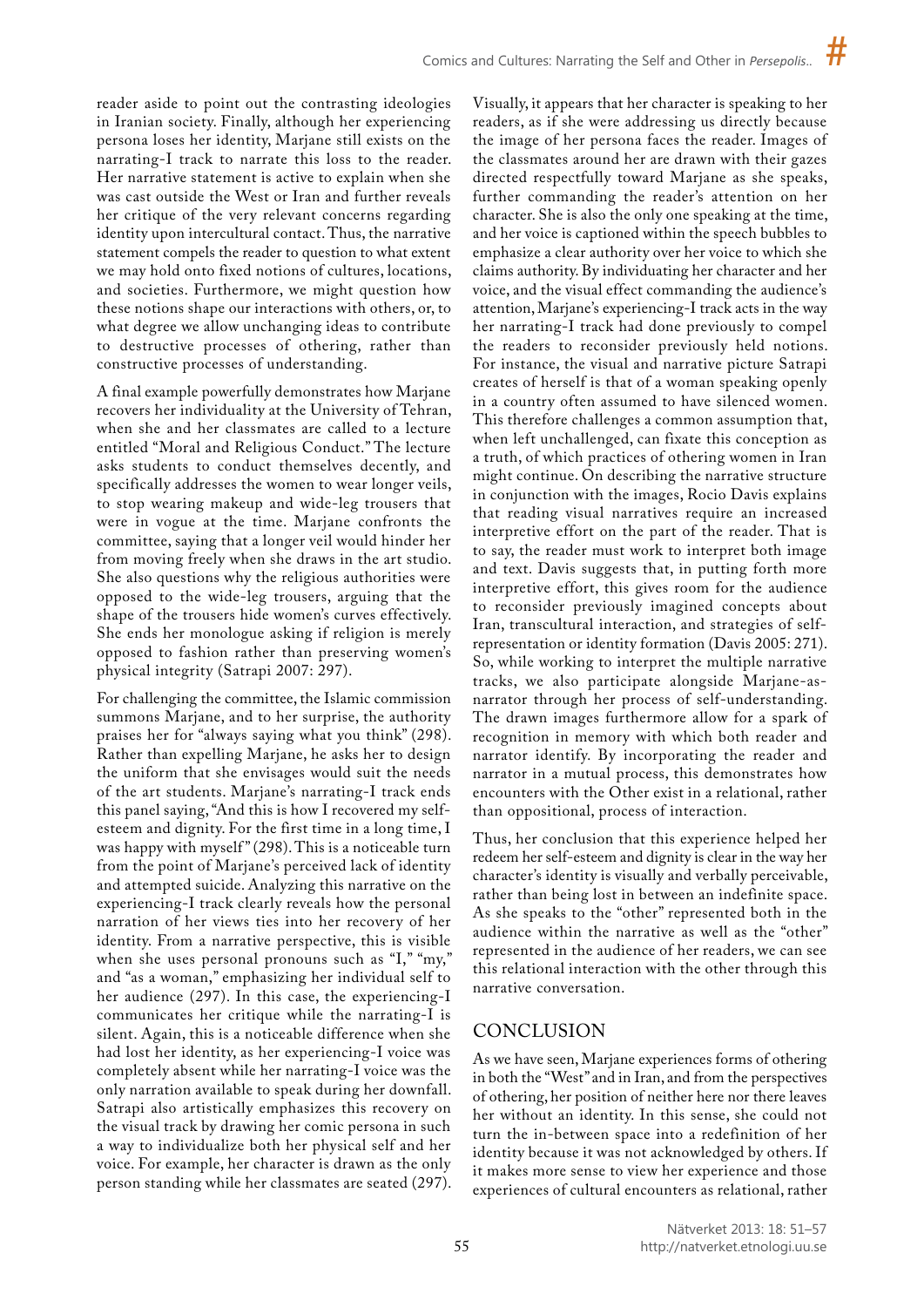than fixed, we can see this in the relational presence of her narrative voice with other characters and with the others in her audience. Finally, the critiques she makes translate her culturally plural experiences. That is, the structure of her narrative tracks exemplifies how such relational encounters occur. A sort of cultural synapse, if you will, occurs in drawing connections between notions previously placed in opposition to one another. In this sense, there leaves no room to fall perilously and silently "in between" but rather to exist as an active participant on a mutual and even level and creating common grounds for those gaps and cracks that still lie ahead in our journey towards cultural understanding.